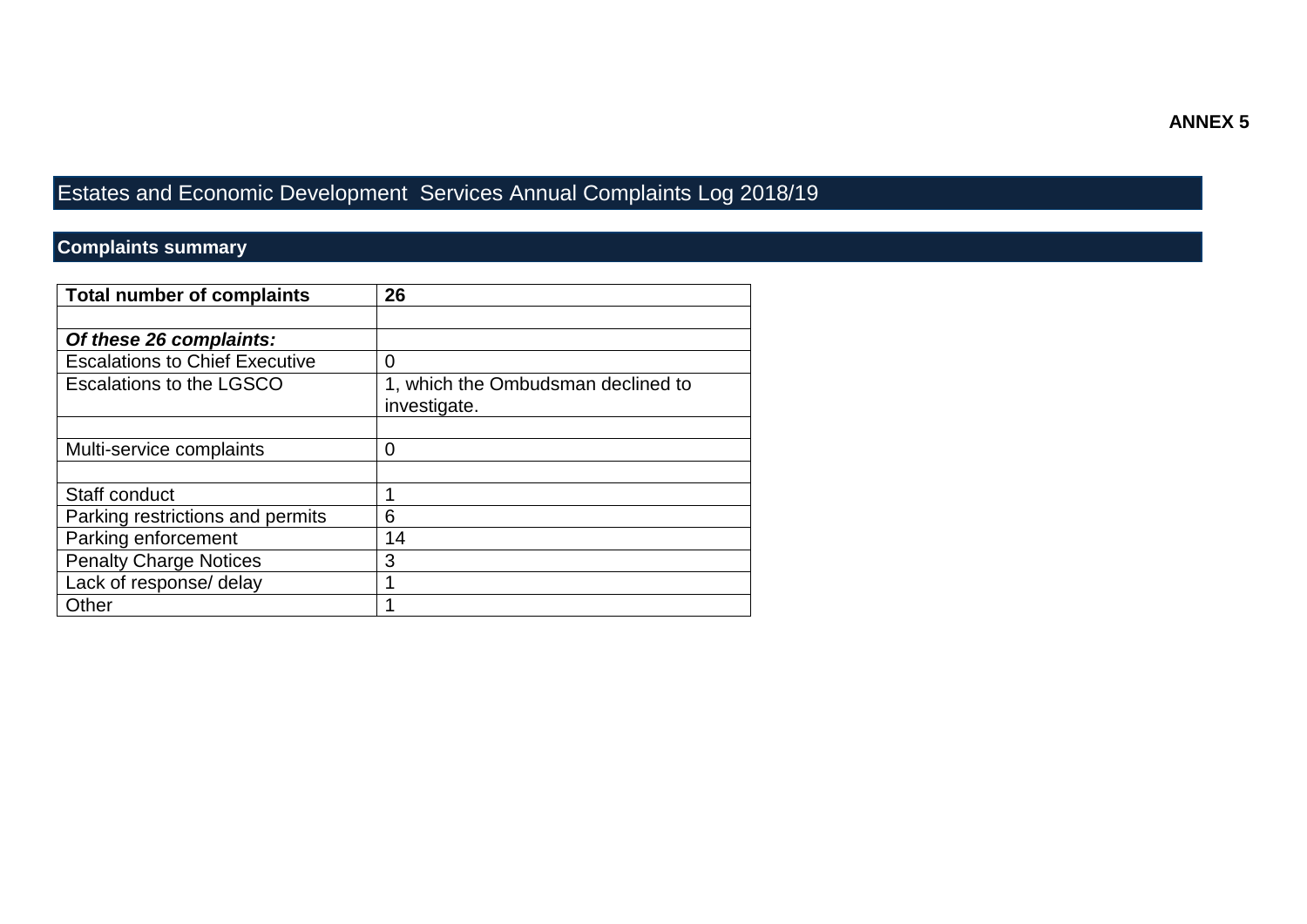| Examples of complaints that resulted in explicit learning points or service improvements (4) |                                                                                                                                                                                                                                                                  |                                                                                                                                                                                                                                                                                                                                                   |                                                                                                                    |                        |  |  |  |
|----------------------------------------------------------------------------------------------|------------------------------------------------------------------------------------------------------------------------------------------------------------------------------------------------------------------------------------------------------------------|---------------------------------------------------------------------------------------------------------------------------------------------------------------------------------------------------------------------------------------------------------------------------------------------------------------------------------------------------|--------------------------------------------------------------------------------------------------------------------|------------------------|--|--|--|
| Date                                                                                         | <b>Subject Matter</b>                                                                                                                                                                                                                                            | <b>Response</b>                                                                                                                                                                                                                                                                                                                                   | <b>Lessons Learnt/ Changes made</b>                                                                                | <b>Date of Closure</b> |  |  |  |
| 23 Apr 18                                                                                    | Parents park on the yellow<br>area by Vigo School which is<br>not enforced during the<br>school run time.<br>The Ice cream van<br>continually parks on the<br>resident's drop curb and also<br>on the same yellow line,<br>which is putting children at<br>risk. | Response advising that current To send enforcement to Vigo<br>and the frequency of patrols<br>will increase.                                                                                                                                                                                                                                      | vacancies are being advertised road/Colenzo drive twice a month during<br>school hours to try mitigate this issue. | 27 Apr 18              |  |  |  |
| 21-Aug-18                                                                                    | Complaint that vehicles<br>illegally parked on pavements result of additional patrolling<br>and on double yellow lines in<br>Nursling Estate are not being<br>penalised with enforcement.                                                                        | Responses reporting that as a<br>including late night<br>enforcement, 32 penalty<br>charge notices have been<br>issued to vehicles parked in<br>contravention of the parking<br>restrictions.<br>Referred some matters to HCC<br>and confirmed that the<br>enforcement team will continue<br>to arrange as much patrolling<br>as resources allow. | Ensuring patrols are made twice a week<br>to Nursling Industrial Estate.                                           | 18-Sept-18             |  |  |  |